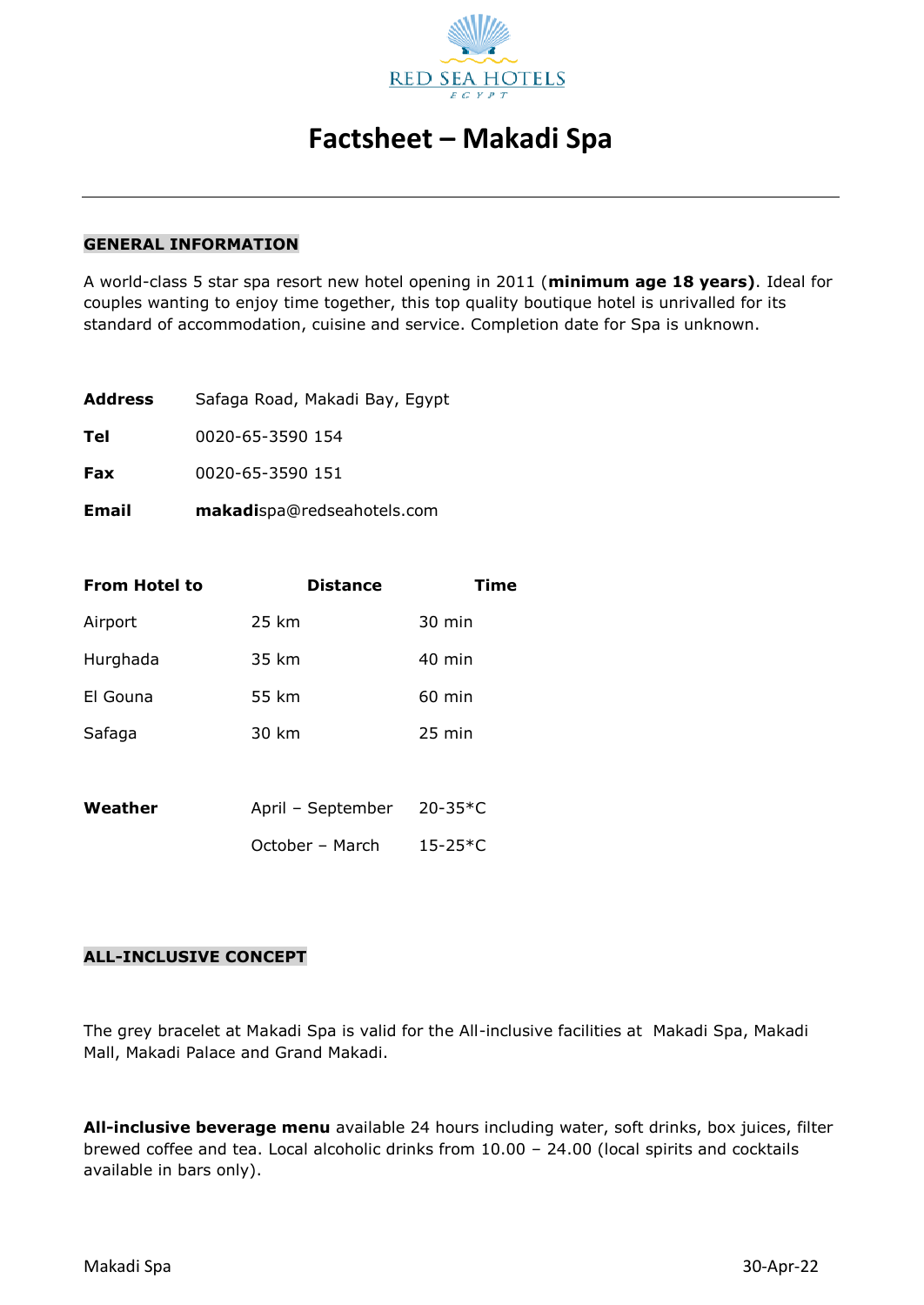

**Supplementary charge** applies for local alcoholic drinks from midnight till 10.00 am, special cocktails, imported alcoholic drinks, bottles, fresh juices, espresso specialty coffees, Lobby bar, Mini bar, special food items in restaurants, special food events upon request, laundry, tennis, massage and fitness. **No cash accepted in all hotel outlets except Front Desk, please sign the check to be charged to your room account.**

- **All indoor areas (restaurants, bars, Lobby, rooms) are non-smoking**
- All food and beverage must be consumed within the restaurants or bars
- For your safety we use purified water for food & beverage preparation and ice cubes
- If you have any food allergy or intolerance, please feel free to contact the Front Office manager for assistance

**All restaurants have an evening dress code. We kindly request you not to wear beachwear, flip-flops, shorts or sleeveless shirts in the restaurants and no swimwear in any indoor area.**

#### **RESTAURANTS & BARS PROGRAM**

### **RESTAURANTS**

| INED LAU INAI LU              |                                                    |                      |
|-------------------------------|----------------------------------------------------|----------------------|
|                               | <b>DESCRIPTION</b>                                 | <b>OPENING HOURS</b> |
| The World                     | <b>Breakfast buffet</b>                            | $07:30 - 10:30$      |
| <b>Infinity Pool Bar</b>      | Light grilled meals                                | $12:00 - 18:00$      |
| Mariscos                      | International lunch menu                           | $12:30 - 14:30$      |
| The Cove                      | International lunch Buffet                         | $12:30 - 14:30$      |
| <b>Shimmers</b>               | Light lunch menu                                   | $12:30 - 15:30$      |
| Lobby Bar                     | Afternoon tea & coffee with cake                   | $15:30 - 17:00$      |
| La Taberna Espagnol           | Spanish snack menu                                 | $21:30 - 00:00$      |
| The World                     | International buffet                               | $18:30 - 21:30$      |
| <b>RESTAURANTS</b>            |                                                    |                      |
| <b>A LA CARTE</b>             | <b>DESCRIPTION</b>                                 | <b>OPENING HOURS</b> |
| Mariscos*                     | Fish menu                                          | $18:30 - 21:30$      |
| Parrilla *                    | Steak house                                        | $18:30 - 21:30$      |
| Asian*                        | Japanese and Chinese menu                          | $18:30 - 21:30$      |
| La Taberna Espagnol*          | Spanish menu                                       | $18:00 - 21:30$      |
| <b>RESTAURANTS &amp; BARS</b> |                                                    |                      |
|                               | <b>DESCRIPTION</b> (extra charge)                  | <b>OPENING HOURS</b> |
| Shimmers <sup>**</sup>        | Gourmet breakfast                                  | $09:00 - 10:30$      |
| Asian**                       | Asian show cooking (Teppanyaki table)              | $18:30 - 21:30$      |
| Jasper**                      | Dining under the stars" Romantic dinner Thursday's | 19:00                |
| Lobby Bar                     | Extra charge beverage menu                         | 24 hours             |
| <b>BARS</b>                   | <b>DESCRIPTION</b>                                 | <b>OPENING HOURS</b> |

Makadi Spa 30-Apr-22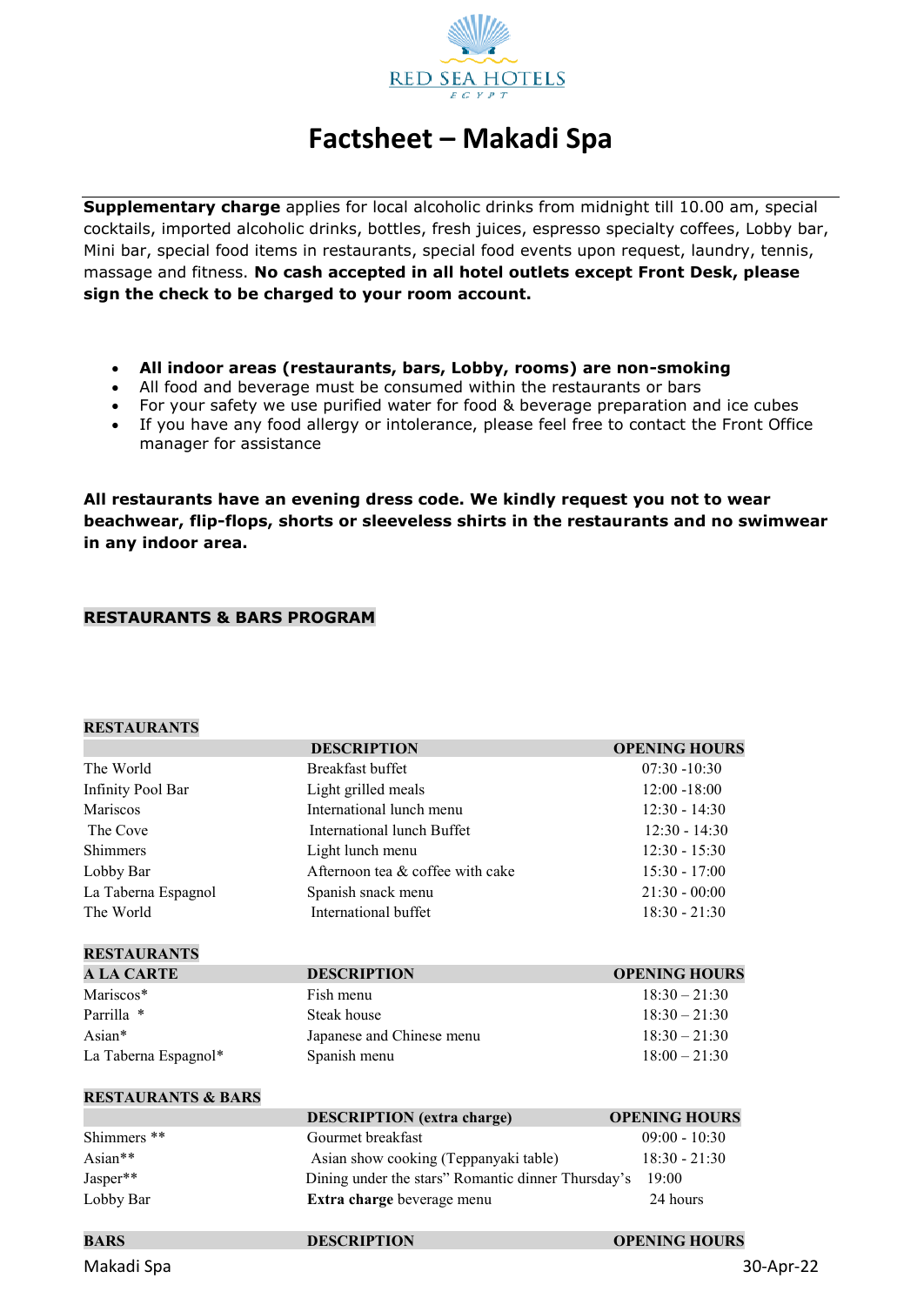

| Infinity Pool Bar   | All-inclusive beverage menu               | $10:00 - 17:00$ |  |
|---------------------|-------------------------------------------|-----------------|--|
| Beach Bar           | All-inclusive beverage menu               | $10:00 - 17:00$ |  |
| La Taberna Espagnol | All-inclusive beverage menu               | $18:00 - 00:00$ |  |
| Lounge Bar          | All-inclusive beverage menu               | $17:00 - 00:00$ |  |
| Garden bar          | All-inclusive beverage menu               | $17:00 - 23:00$ |  |
| Main pool bar       | All-inclusive non-alcoholic beverage menu | $00:00 - 10:00$ |  |
|                     | <b>INFORMATION</b>                        |                 |  |

All-inclusive beverage menu available 24 hours including water, soft drinks, box juices, filter brewed coffee and tea. Local alcoholic drinks from  $10.00 - 24.00$  served by glass (local spirits and cocktails available in bars only). Please note orders will be served by one beverage per person. Supplementary charge applies for local alcoholic drinks from midnight till 10.00 am, special cocktails, imported alcoholic drinks, bottles, fresh juices, espresso specialty coffees, Lobby bar, special food items in restaurants, special food events upon request, laundry, tennis, massage and fitness

- All indoor areas (restaurants, bars, Lobby, rooms) are non-smoking
- No cash accepted in all hotel outlets except Front Desk, please sign the check to be charged to your room account
- All food and beverage must be consumed within the restaurants or bars
- For your safety we use purified water for food & beverage preparation and ice cubes
- If you have any food allergy or intolerance, please feel free to contact the Front Office manager for assistance
- *\* For Reservations, please reserve your table at the lobby from 15:00 to 18:00*
- *\*\* For Reservations, please reserve your table at the lobby from 15:00 to 18:00 (24H in advance)*
- *All-inclusive & extra charge items available in all menus*

#### **SERVICES**

#### **GUEST ROOM FACILITIES**

King bed

Lounge area

Bath / Shower

WC & Bidet

Air-condition

Satellite TV

Safety deposit box

Hairdryer

Direct dial telephone

Mini Bar

Tea and coffee making facilities

Balcony / Terrace

Makadi Spa 30-Apr-22